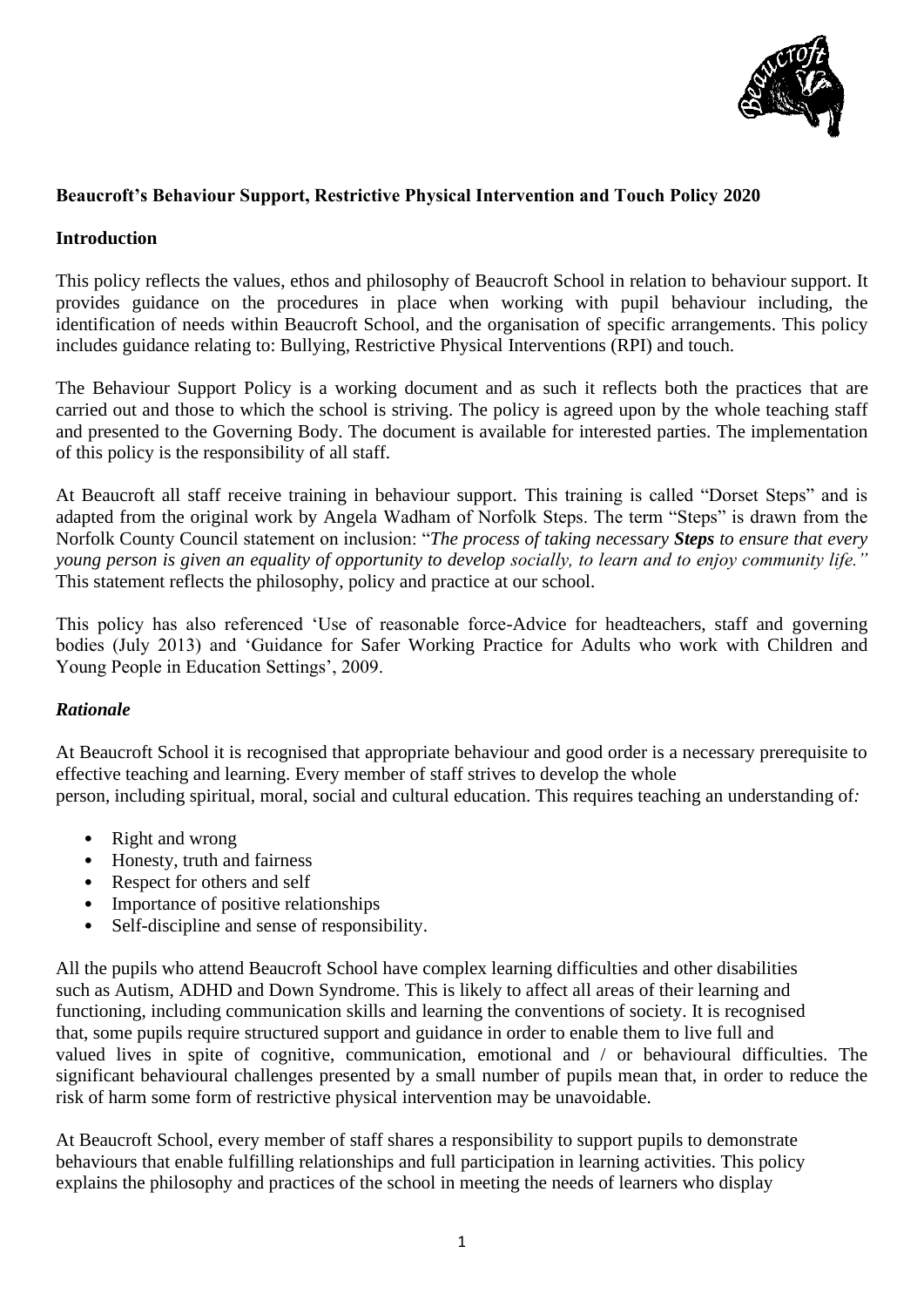behaviours that "challenge" others and increase the risk of harm**.** It is the duty of all staff to follow all policies, guidelines, reporting procedures, as well as specific individual behaviour support plans relating to promoting positive behaviour.

# **Shared Values**

The Beaucroft Behaviour Support, Restrictive Physical Intervention and Touch policy reflects the shared values, aims and practices of the school. These are expressed in this excerpt from our vision statement: "We meet individual need by engaging a child in learning and empowering young people to be confident, happy individuals." This statement encapsulates the belief in a collaborative, supportive community where all members learn and develop together, within a culture that reflects positive attitudes and beliefs, and which ensures that everyone is treated with respect and dignity. It is the duty of the staff to provide positive and stimulating experiences and opportunities for their pupils to support them to display pro-social behaviour.

At Beaucroft our values are demonstrated through each member of staff working as a member of a team, sharing achievements, successes, challenges, concerns and stresses. The school's core values that specifically relate to the support and management of behaviour are:

- believe that everyone has the right to experience success
- value the importance of ensuring that everyone develops a positive and secure sense of self-worth
- believe that everyone has the right to have his/her cognitive and pastoral achievements recognised, rewarded and celebrated
- support our pupils to recognise their successes and achievements and develop a greater selfawareness
- celebrate achievement through a structured reward process that encourages everyone to value their own achievement.

At Beaucroft School we recognise that the learning process is about the quality of relationships and that young people learn better when they have an emotional attachment to the person imparting information, knowledge or who is providing support.

## **Key areas of learning**

The key areas of learning at Beaucroft School specific to the enhancement of behaviour and related skills are:

- Communication
- Personal, Social and Health Education
- Physical and sensory development-Including Physical Education

Progress in these areas will often reduce the need for a pupil to present challenging behaviours. We recognise that some of our pupils have difficulties with:

- Communication.
- Short and long term memory
- Maintaining concentration
- Understanding abstract concepts
- Establishing and maintaining effective and meaningful relationships
- Understanding the effect their actions might have upon others.

When planning and supporting pupils it is important that adults consider that: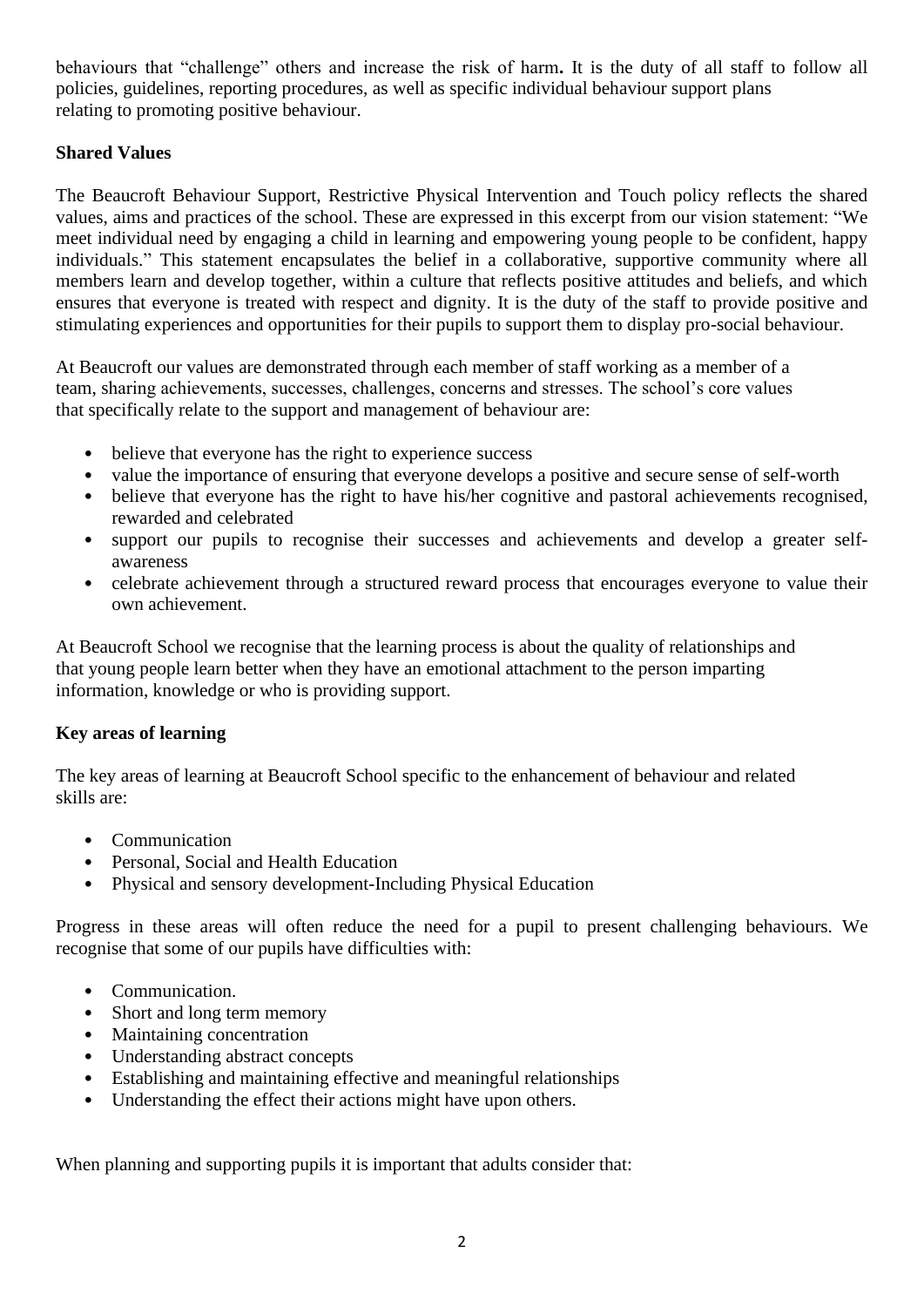- There will always be a reason or purpose behind any behaviour that others find challenging and which can place the young person as well as other people at risk.
- It is the responsibility of those adults working to support the child, to try to understand the motivation behind the behaviour; to try to interpret the behaviour from the child's point of view.
- The child will exhibit their behaviour in order to try and get their need(s) met. Adults planning to support the child must try to find more appropriate means for the child to meet these needs. Within the classroom situation it is probable that the meaning of the behaviour may relate to either: task avoidance or seeking to interact with others.

### **Supporting pupils with Autistic Spectrum Disorder (ASD)**

Pupils with Autistic Spectrum Disorder (ASD) may have a different perception of the world and its meaning. Their behaviour is a reflection of their difficulties in understanding the complexity of "ordinary life."

- Many will have complex sensory needs
- Many will experience high levels of anxiety.
- Most will encounter difficulties understanding and accepting change.
- The vast majority will experience problems in meeting and communicating basic needs such as hunger, thirst, pain and discomfort.

#### **The way children learn behaviour**

At Beaucroft School we understand that children learn behaviour through:

- Their relationships
- Patterning and copying
- Reminding
- Repetition and structure
- Clear and agreed boundaries
- Praise and reward when successful
- Comfort when not successful

#### • **The way we teach positive behaviours**

At Beaucroft we teach positive behaviours through:

- Relationships
- Role modelling
- Consistency
- Scripts and routines
- Positive phrasing
- Planning
- Reward and positive reinforcement
- Comfort and forgiveness

### **Key elements in planning**

Dorset Steps provides guidance in assessment and planning which must be followed in planning for individual pupils. It is the responsibility of every member of staff to seek to understand the behaviour of the young person. The key elements to inform such understanding are:

- Think
- Plan
- Respond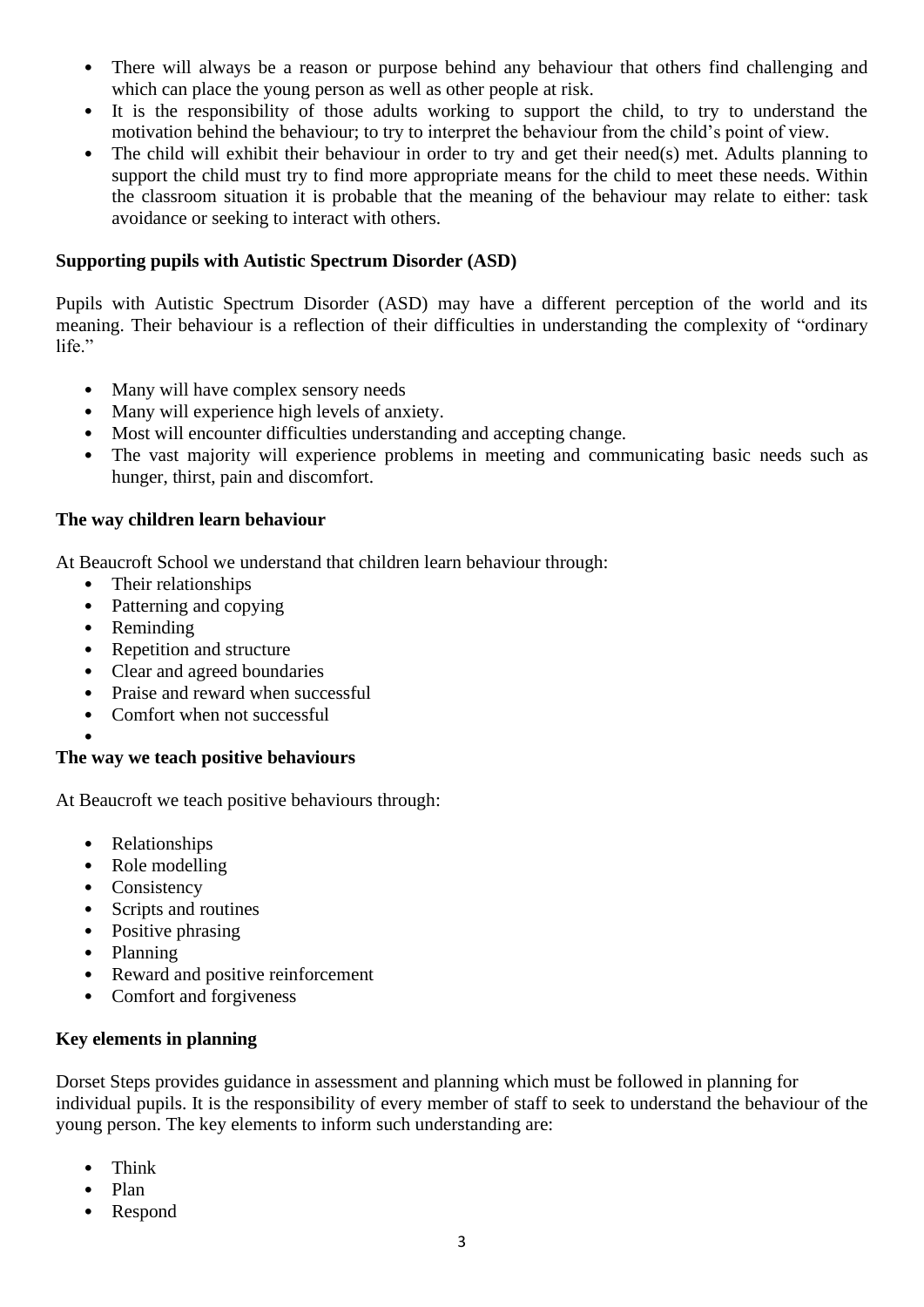#### **Conscious and Subconscious behaviours**

An important aspect of the training that staff receive is understanding that some behaviours are conscious (behaviours over which the person has a choice) and others are subconscious (behaviours over which the person does not have full control) and that assessments must identify whether a problem behaviour is conscious or subconscious as this will have an important bearing on planning and practice. In order to assess conscious behaviours, the adult should consider:

- What is the expected outcome of the behaviour?
- What is the motivation to behave anti-socially?
- What is the motivation to behave pro-socially?
- What are the expected consequences?
- How can the adult impact on the young person's beliefs and values?

To assess subconscious behaviours the adult needs to consider:

- Are there medical issues?
- Is it a phenotype behaviour (relating to a genetic disorder)?
- What may be causing anxiety?
- What may be causing confusion?
- What is stimulating the young person?

### **A Therapeutic Approach**

At Beaucroft we recognise that negative experiences create negative feelings and that negative feelings create negative behaviour, whilst positive experiences create positive feelings and positive feelings create positive behaviour. It is the responsibility of every adult at our school to seek to understand the reason why a child is presenting challenging behaviour and change the circumstances in which the behaviour occurs. The Dorset Steps programme provides an assessment / planning tool called "roots and fruits" to assist adults in this area.

#### **Risk assessment**

When a child repeats a behaviour(s) that may place themselves or others at risk of harm, the team - led by the class teacher - must undertake an Individual Risk Management plan, using the Dorset Steps planning Tools.

#### **When faced with a challenging behaviour**

Any adult seeking to support a child whose behaviour is presenting a challenge can act in a way that can make the situation worse or can calm the situation. It is the responsibility of adults at Beaucroft to follow the guidance provided in the Dorset Steps training to support the child. This can be achieved through one of or a combination of the following as appropriate:

- Positive phrasing e.g
	- "*Stand next to me"*
	- *"Put the toy on the table"*
	- *"Walk beside me"*
- Limited choice e.g
	- *"Put the pen on the table or in the box"*
	- *"When we are inside, lego or drawing"*
	- *"Talk to me here or in the courtyard"*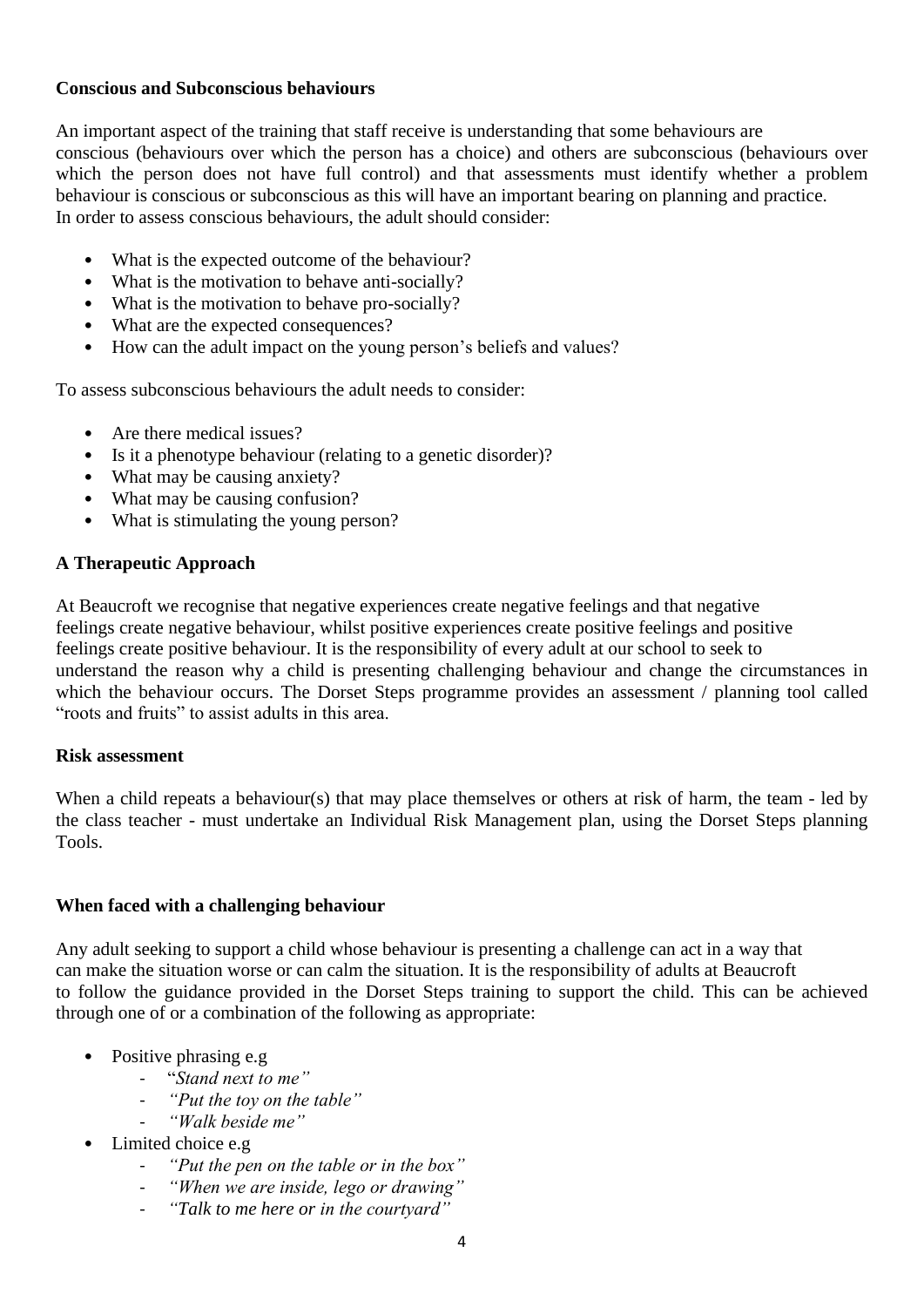- Disempowering the behaviour e.g
	- *"You can listen from there"*
	- *"Come and find me when you come back"*
	- *"Come down in your own time"*
- Use of a De-Escalation Script e.g.

- *Use the person's name – "Jason" Acknowledge their right to their feelings – "I can see something is wrong" Tell them whey you are there – "I am here to help" Offer help – "Talk to me and I will listen" Offer a "get-out" (positive phrasing*) *– "Come with me and..."*

### **Consequences**

At Beaucroft adults have the responsibility to use consequences, which have a relation to the challenging behaviour and as a result help the young person learn and develop positive coping strategies / behaviour. Consequences act on internal discipline by creating a learning opportunity directly relating to the anti-social behaviour to the harm caused, that then contributes to the situation.

Consequences may include: completing a task, limiting access to play resources; escorted when moving between classes, assisting with repairs, restorative meetings. The use of constructive consequences must inform planning and practice at Beaucroft.

Punishment is seen as a sanction imposed by an adult which does not have a direct relationship with the problem behaviour, as a result punishment can harden and numb the child, produce obstinacy, sharpen the sense of alienation and strengthens the power of resistance. Punishment relies on external discipline. **Punishment is not used at Beaucroft School.**

### **Use of Restrictive Physical Interventions**

At Beaucroft we believe that pupils need to be safe, to know how to behave and know that adults around them are able to manage them safely and confidently. Only for a very small minority of pupils will the use of restrictive physical interventions be needed. On such occasions, acceptable forms of intervention are used.

All staff need to feel that they are able to manage inappropriate behaviour and to have an understanding of what challenging behaviours might be communicating. They need to know what options are available for managing behaviour.

Restrictive Physical Intervention (RPI) is the term used to describe interventions where bodily contact using force is used to control or manage a child's behaviour.

Due to the learning and emotional difficulties of some pupils attending Beaucroft School there is a possibility that they may present behaviours that place themselves and / or others at risk of harm, requiring adults to physically intervene in order to reduce this risk. Restrictive Physical Intervention is an act of care and control and may only be used to reduce the risk of harm and never as a form of punishment. RPI must never be used to force compliance with staff instructions.

Staff will take steps in advance to avoid the need for RPI through dialogue and diversion. Only the minimum force necessary will be used. Staff will be able to show, when asked, that the intervention used was a reasonable response to the incident. As soon as it is safe the RPI will be relaxed to allow the pupil to gain self-control.

At Beaucroft, where appropriate, staff may receive training in restrictive physical interventions, using the Dorset Steps programme (Step Up). The training will be delivered by fully trained and accredited tutors in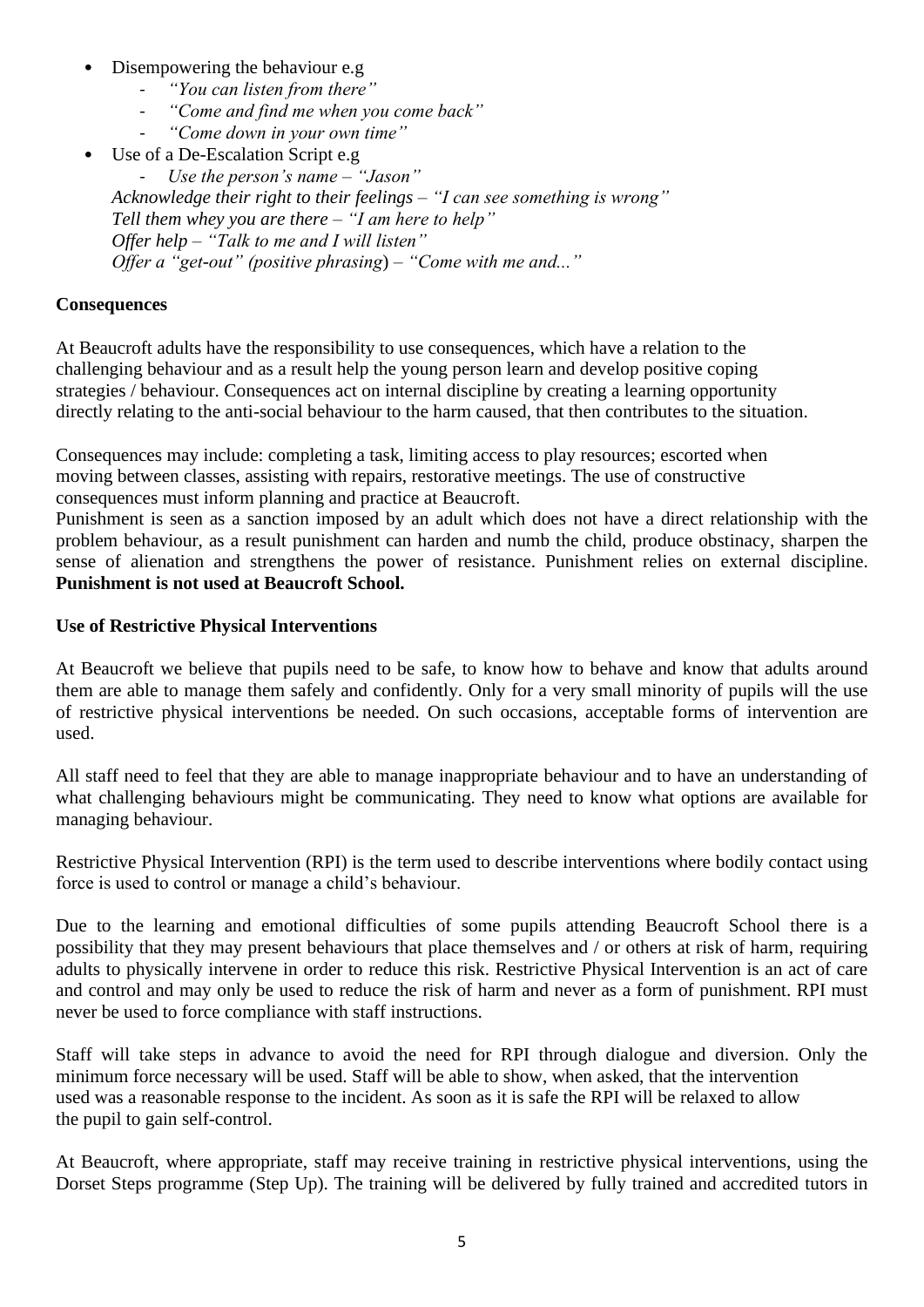Dorset Steps. There may be specific pupils whose complexity of need requires further support. A written audit of need must be undertaken following which support and guidance will be provided by a Steps Tutor.

The use of Restrictive Physical Interventions, either planned or unplanned must always be recorded in the "Numbered and Bound Book" which is located in the Middle School office. If a pupil is identified for whom it is felt that RPI is likely, then a Individual Risk Management Plan must be completed. This must be shared with Diane Makariou, Steps Tutor and parents. The plan will help the pupil and staff avoid difficult situations through understanding the factors that influence the behaviour and identifying the early warning signs that indicate foreseeable behaviours that may be developing. The plan will include: a risk assessment, a record of risk reduction options, techniques for managing the pupil's behaviour e.g. de-escalating conflict, stating at which point at RPI may be used; identifying key staff who know exactly what is expected; systems for summoning additional support; identifying training needs.

Procedures are in place for supporting and debriefing the student after every incident of restrictive physical intervention, as it is essential to safeguard the emotional well-being of all involved at these times.

**Use of Reasonable force-taken from** 'Use of reasonable force-Advice for headteachers, staff and governing bodies' (July 2013):

- All staff members have a legal power to use reasonable force
- This power applies to any member of staff and unpaid volunteers and parents where they are supporting pupils
- Reasonable force can be used to prevent pupils from hurting themselves or others and from damaging school property
- 'Reasonable force in the circumstances' means using no more force than is necessary.

### **Touch / Physical Contact**

#### **Introduction**

Touch and physical contact is essential in order to provide sensitive, high quality care and educational provision. Used in context and with empathy, touch supports the development of natural interactions with the young people we teach and care for. This policy sets out the reasons for physical contact between an adult and child. Some elements of touch/physical contacts may relate to Intensive Interaction techniques.

#### **Purpose of touch and physical contact at Beaucroft School**

Touch and physical contact may be used for:

#### - **Communication**

e.g placing a hand on someone's shoulder when speaking to them;

to greet someone (shaking hands).

To support early communication e.g sensitively directing / guiding / supporting

children in an educational task

#### - **Learning**

To assist, prompt and enable interactions with peers and staff. To support engagement with resources and classroom activities.

#### - **Transitions**

e.g During changes between activities

## - **Play**

Many play activities naturally involve touch. People of any age who are at an early stage of development are likely to be tactile and physical

#### - **Therapy**

e.g massage, sensory stimulation, physiotherapy, rebound therapy, Intensive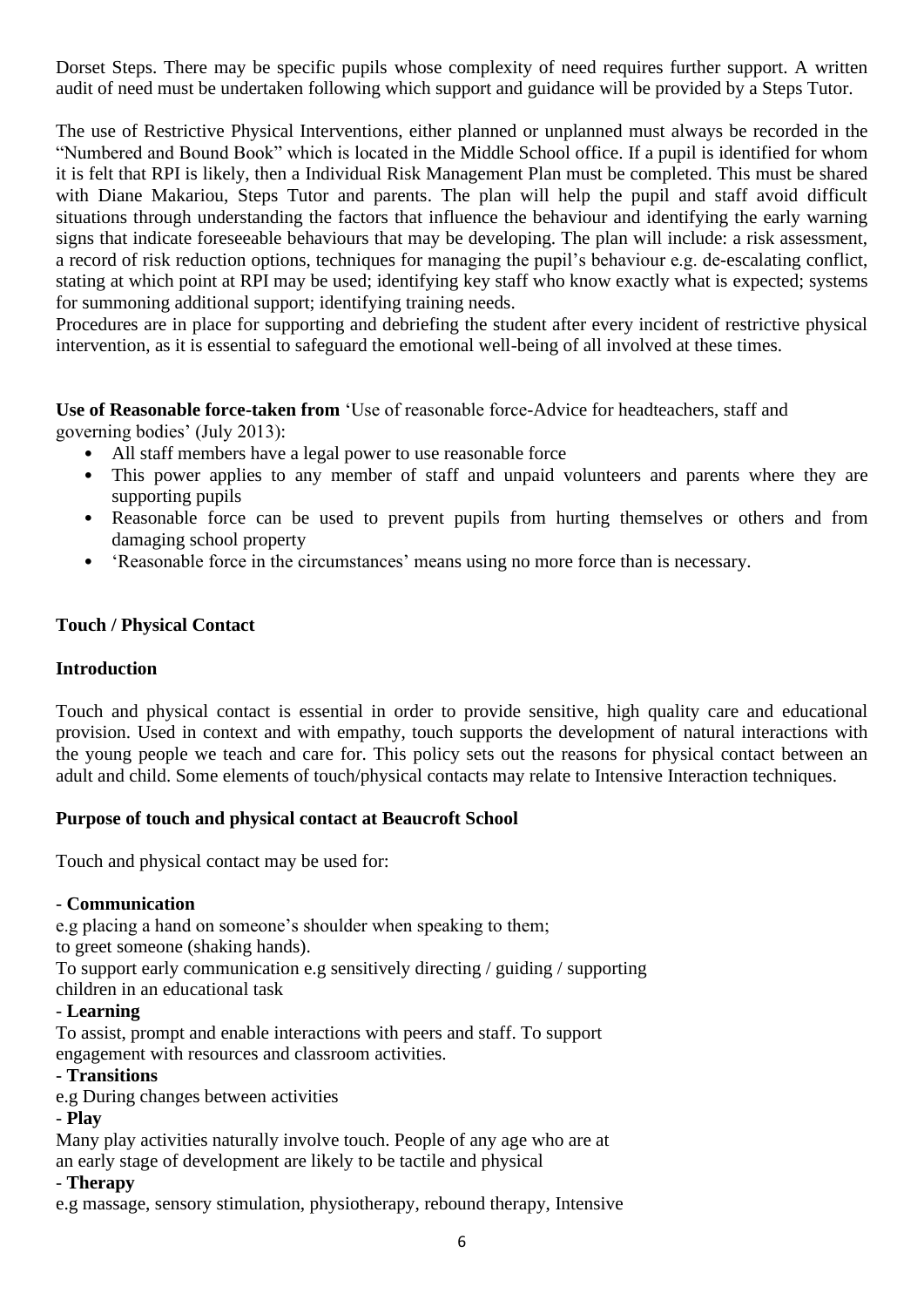### **Interaction**

### **- Emotional reasons**

e.g to communicate affection and warmth, to give reassurance.

#### - **Purposes of care:**

touch is necessary in order to carry out personal care for many

- **To give medical and nursing care.**

- **Physical support to people who have physical difficulties**

- e.g. transfers in and out of wheelchairs, to guide people between places, rooms or activities
- **Protect** children and young people from danger by physically intervening.

## **Guidelines**

Staff need to be clear and open about why they are using touch and be able to explain their practice. There must be clarity and transparency in issues of touch.

The use of touch should be discussed openly and regularly between staff. People of any age can want and need physical support / touch. Staff should not cuddle a child front to front. If a child attempts to do so the member of staff should encourage the child to accept a sideways hug supporting their shoulders and upper arm. Sideways hugs should be used to offer comfort, reparation and to show support. If it is deemed that a child would benefit from a front to front cuddle this should be written into a plan that is agreed by parents / guardians and the Headteacher. Staff should also avoid a child sitting on their laps – again if it was deemed that a child would benefit it should also be written into a plan that is agreed by parents / guardians and the Headteacher.

Staff may be concerned about the issue of age-appropriateness; however, the developmental age and emotional and communication needs of the individual are far more important than actual age. While gender and cultural factors have relevance in issues of touch, the emotional and communication needs of the individual are due equal consideration.

Staff should be sensitive to any verbal and non-verbal communication from pupils that might indicate that they don't want to be touched. It should always be considered by staff that for touch to provide positive experiences it should be consensual.

Staff should be sensitive to any changes in the child's behaviour (e.g. overexcitement or negative reactions) that might indicate the need to reduce or withdraw touch; particularly during play or intensive interaction. Significant changes in behaviour should be clearly recorded.

The pupils we support should be given opportunities to touch each other while interacting and playing as would happen naturally for any child or young person. Attention should always be given to ensure that both parties are happy with this.

Staff must be aware of potential hazards in respect of sexual issues:

- staff must be sensitive to the danger of touch being misunderstood and triggering sexual arousal and must be alert to all feedback signals from the person they are working with
- the children we support may occasionally inadvertently touch intimate parts of a member of staff's body when there is no sexual intent or understanding. The member of staff should withdraw without giving significant negative feedback in this situation.

It is *never* appropriate for staff to touch a child's intimate body areas except as part of intimate or medical care (see Beaucroft's Intimate Care Policy).

It is not appropriate for staff to kiss pupils.